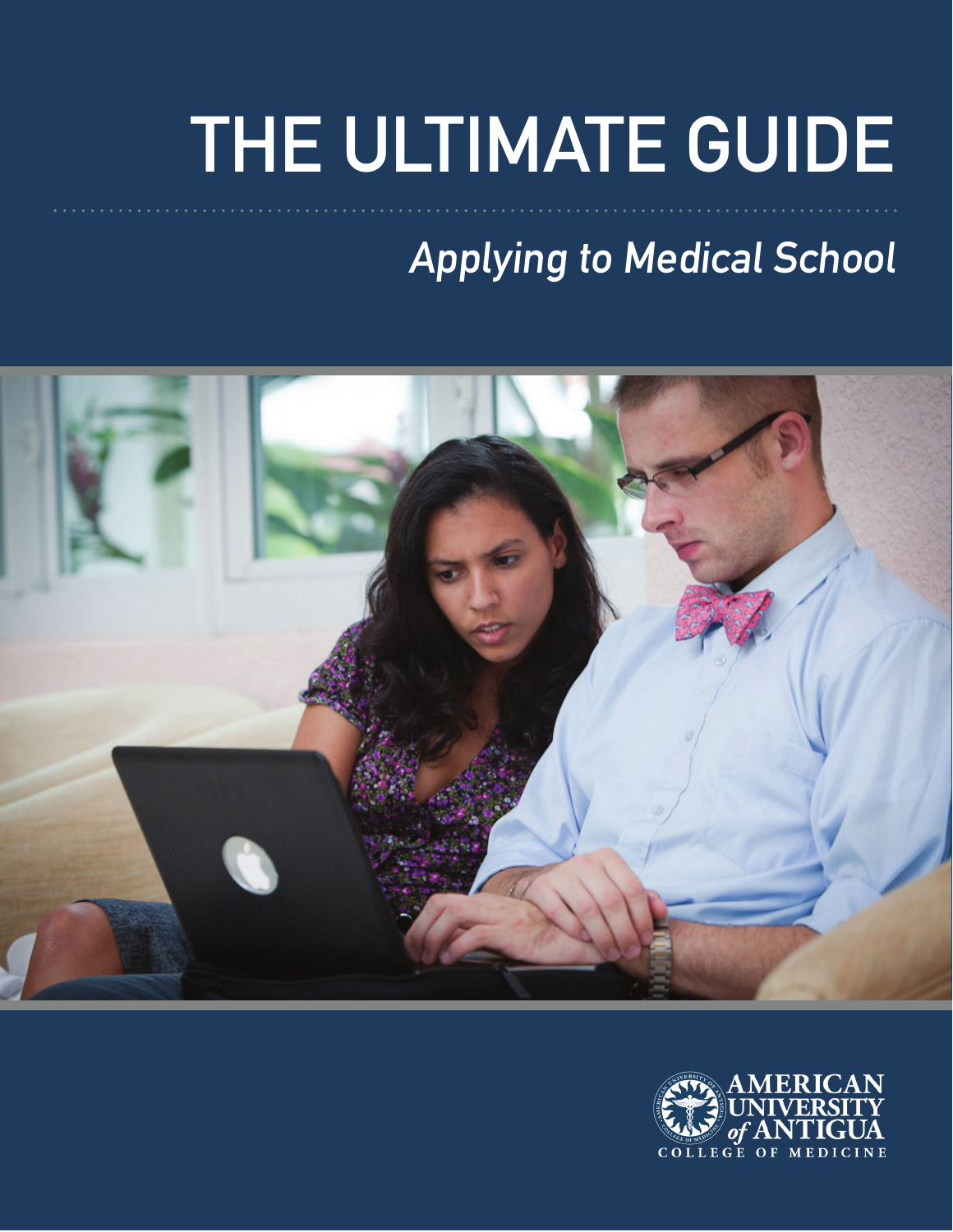### TABLE OF CONTENTS

| 10 |
|----|

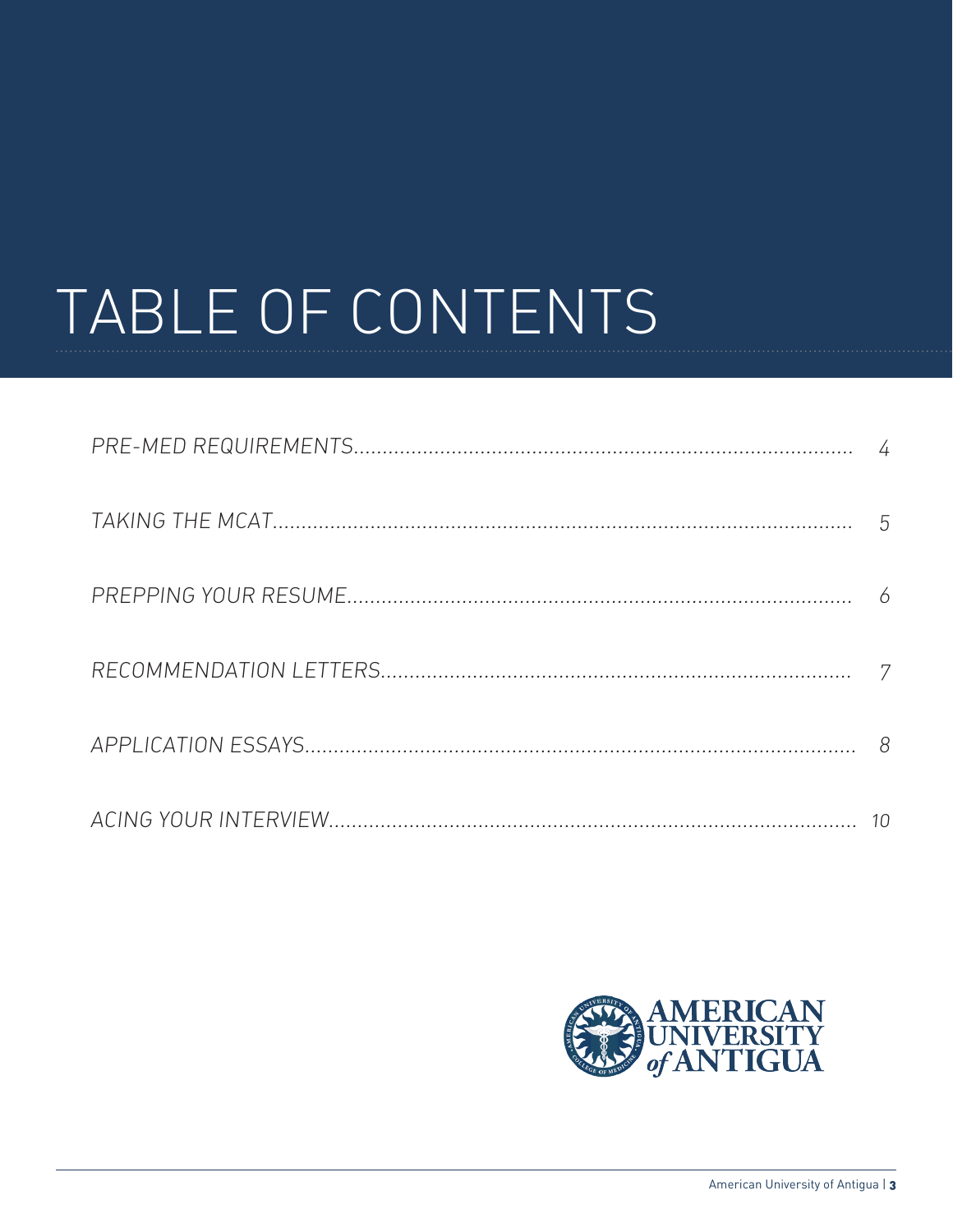### PRE-MED REQUIREMENTS

So you want to be a doctor. At least you know you're ready to start applying to medical school. Awesome. Now what?

Here's the first step: relax. While getting a degree in any medical field is no joke, don't stress too much over it yet. Applying is a complex process on its own, so take it one step at a time. Next, before worrying about which specialty you'll want to practice, setting your heart on a med school, or even studying your life away for the MCAT, focus on the pre-medical requirements: math, science, and physics. You'll need a strong foundation in all the basic math and science elements (and were not just talking about the periodic table).

Although a lot of pre-med students choose undergraduate majors like Biology and Chemistry, don't panic if you didn't. The important thing is that you complete the pre-requisite classes necessary for the medical schools you apply to. In general, these classes include: General Biology, Anatomy and Physiology, Molecular and Cellular Biology, Microbiology, General Chemistry, Organic Chemistry, and/or Biochemistry, as well as Physics, Pre-Calculus, Calculus, and/or Statistics.

Be sure to check the exact course load required by each school, though, because these can vary.

Here at AUA, we require General Biology (I&II), General Biology Lab (I&II), General Chemistry (I&II), General Chemistry Lab (I&II), Organic Chemistry (I&II), Organic Chemistry Lab (I&II), Physics I, Physics Lab I, English I, and Mathematics (either Calculus or Statistics). Any advanced courses in biochemistry, anatomy and physiology, genetics, and microbiology will definitely develop a strong application.

Lastly, if you've gotten your pre-reqs taken care of, the most important thing you can do is maintain your grades throughout your undergrad years. A high GPA is crucial to landing a place in the medical school of your choice, and keep in mind—a competitive GPA will be around a 3.7-3.8.

In 2012, 636,309 students applied to medical schools in the United States. That only led to 19,517 matriculations. The numbers are daunting, and the application process won't be easy, but like we said: take it one step at a time.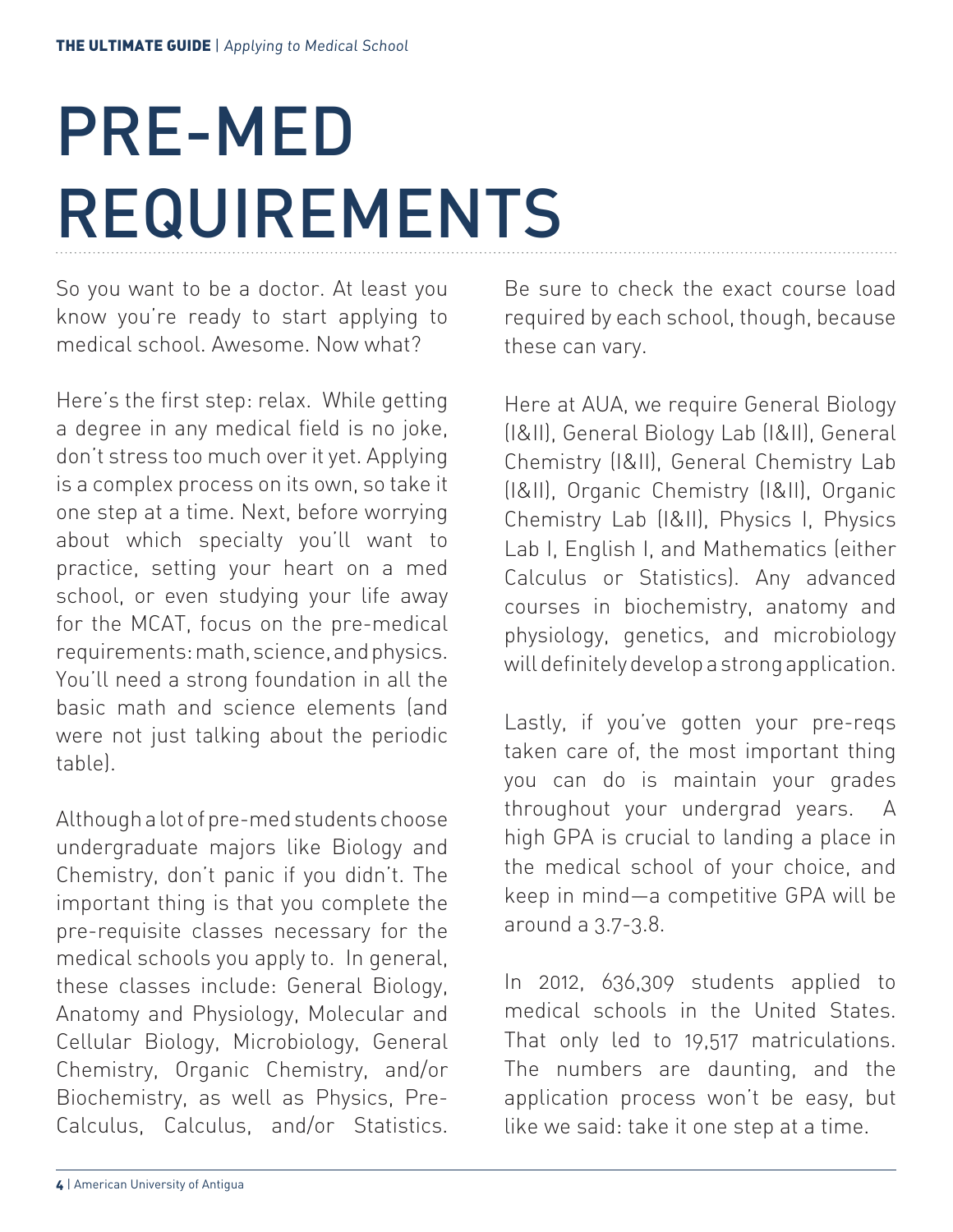### TAKING THE MCAT

It's time to face the notorious Medical College Admission Test. The MCAT is required by almost every medical institute to be considered for admission. Needless to say, it is not your average college exam.

The Association of American Medical Colleges designed the test to gauge medical school applicants' knowledge of basic science concepts, as well as their skills in problem-solving, critical thinking, and writing. There are four scored sections: physical sciences (physics and general chemistry), verbal reasoning, biological sciences (biology and organic chemistry), and writing samples.

Because testing sometimes assesses test-taking skills over actual knowledge, we here at American University of Antigua don't believe MCAT scores should be a determining factor in accepting a med school candidate. However, in order to comply with governmental regulations, starting in February 2013, MCAT scores will be required prior to registration for the second semester from accepted students.

So how should you prepare for the impending challenge? One of the best ways to practice is to take any of the practice provided online. You can also purchase books with practice exams and find updated versions of actual, retired

MCAT exams that are available for order through the AAMC. Take a practice test once a week, preferably on a Saturday morning like the actual test, to get in the swing of things. Once you have taken a few of these, you'll be able to assess the areas that you need to improve on.

The suggested amount of time to spend on preparing for the MCAT is about three months. If that timeframe feels overwhelming, start by drawing up a study plan. Break down the process by text section to keep yourself on track and organized. Schedule study sessions and group practice. Most importantly, stick with your plan and stay on track!

Spend time reviewing old class notes and tests, but don't focus on memorizing facts or formulas. More often than not, the test will present you with information and expect you to use the information in answering questions, much like old reading comprehension tests. That's why humanities students actually score better on the biological section of the MCAT than biology majors.

Did you bomb the exam? You're not doomed, and your medical career isn't over. If you're applying to AUA, don't be discouraged if your scores aren't top notch yet, but keep working at it!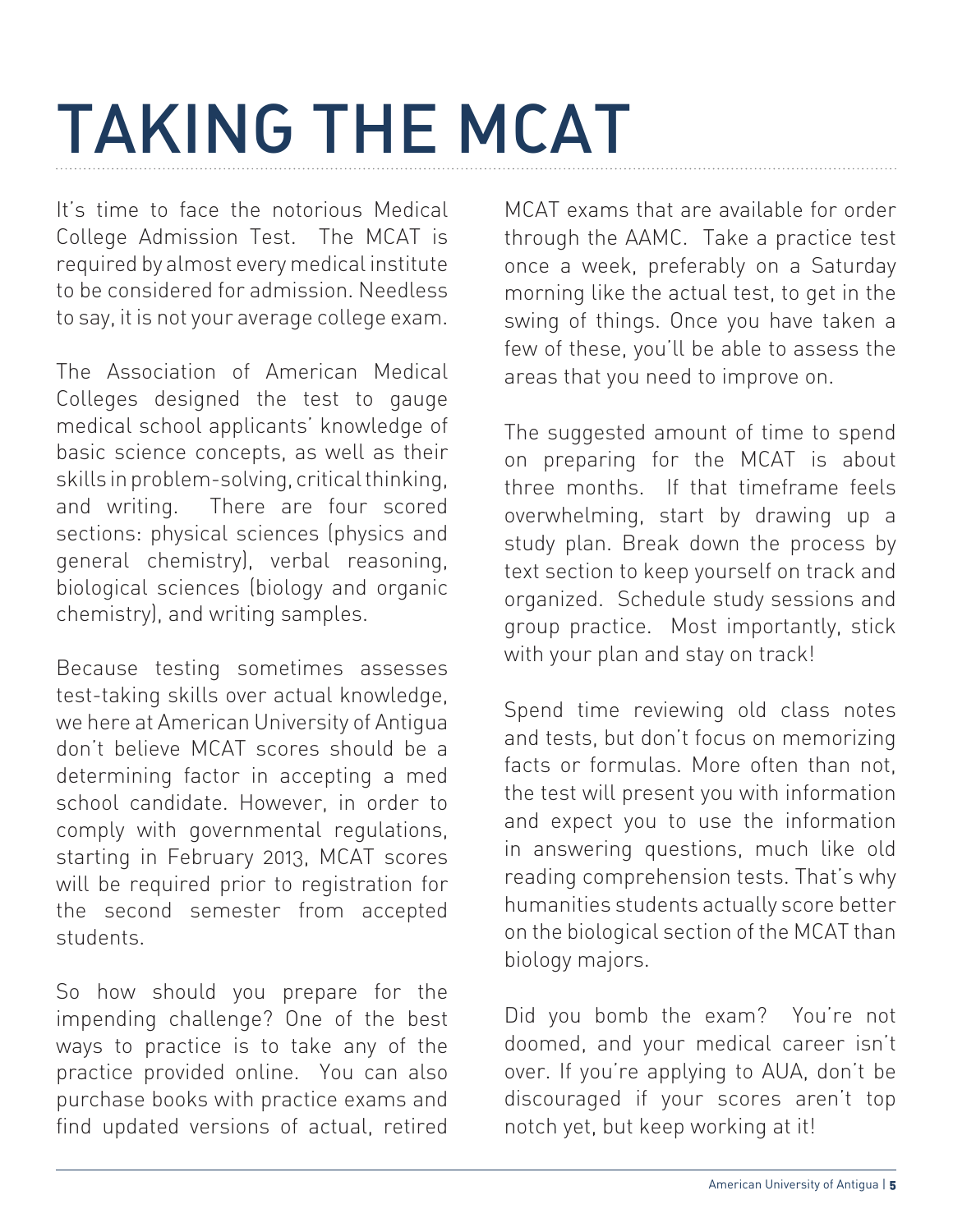### PREPPING YOUR RESUME

Finding the perfect way to showcase your individual talents to each university you apply to can be challenging. A current resume is just one of the application materials American University of Antigua requires, so we'll set you up with a few essential tips.

Start with a strong bold heading of your name and contact information. After that, it should follow this general guideline:

- Education
- Include your earned degrees (associates, bachelors, etc.), name of universities, dates conferred, and any advanced degrees or other educational accomplishments.
- Professional/Teaching Experience Include any internship, shadowing, or residencies you may have completed prior to applying to medical school. Demonstrating leadership will be crucial here.
- Licenses, Certifications, and Accreditations
- Awards and Honors
- Don't be afraid to brag! Set yourself apart if you can.
- Publications/Presentations
- If you have enough of each for two separate sections, that's a good sign.
- Pre-Med Societies
- Are you a member of Alpha Epsilon Delta? To the top with you!
- Volunteer Service
- Extracurricular Activities

This is your chance to show you're as well-rounded as you claim. Be human, but consider including anything that will make you stand out (like software knowledge, etc.)

Of course, there are many ways you can construct and design your resume using this information, just always make sure the information is clear, concise, and current. Johns Hopkins has an example of what a good med school resume template would look like. Every program will have different requirements and different things they're looking for, so tailor each resume to each school's needs.

Once you have a draft, try to take an objective look at your resume. Are there gaps? Was everything included done so with a distinct purpose? Go back to your personal statement if you're stuck and add in anything else if necessary to make your resume tell your story.

#### Remember: when applying for medical school, your resume is the first writing sample they will see so make it flawless.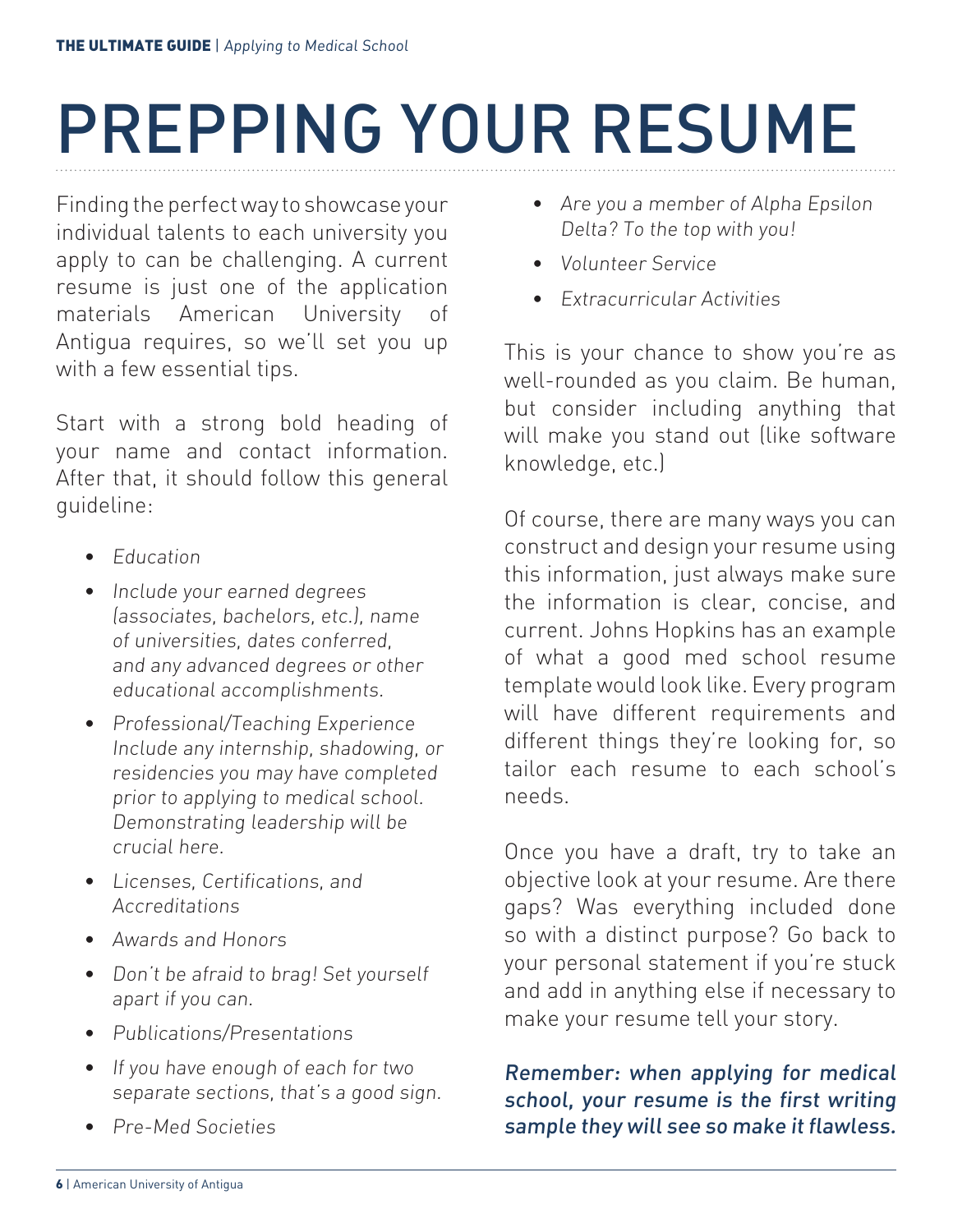### RECOMMENDATION **LETTERS**

Recommendations can make or break you in the application process. Having a strong set of recommendations to back up a stellar resume and killer grades is essential to landing the medical school of your dreams.

At American University of Antigua, we require two letters of recommendation. One of these should be from an academic professional like a professor or advisor and the second should be a professional reference like an employer or medical colleague who you know will be able to give you a great recommendation.

While no one looks for bad recommendations there is several mistakes medical school applicants make when seeking out recs that can be just as harmful as a bad recommendation. One of the most common mistakes is choosing a recommendation from someone you don't know well, but who has a prestigious title so it wills still "look good." It's better to get a letter from someone who knows your personality and understands what motivates you to pursue a career in medicine. Choose a professor who taught a small seminar course, or a mentor who saw you work in a research or clinical volunteer setting.

Another unfortunately common mistake is selecting recommenders who can't relevantly answer the questions about your candidacy as a student. Dr. Tim Wu, who served on the SUNY Downstate College of Medicine admissions committee, says this: "The recommenders who can help you get a job are not the same recommenders who can help you get into medical school." While you want to have a career in medicine eventually this isn't a job application. Find someone who can really speak to your academic strength and commitment.

The last one walks a fine line. While you want a recommender who knows you well, you also don't want to choose someone who knows you so well they're not unable to be objective. Perhaps a family friend is the Chief of Medicine at a local hospital. People like these can be great character references; however, in a professional letter, if you haven't worked with them in a professional context, it might not do you any good. Just because they've known you since you were in diapers doesn't necessarily show an admissions board anything.

Focus on creating a well-rounded set of recommendations. Use them strategically to show your assets and diversity across the board.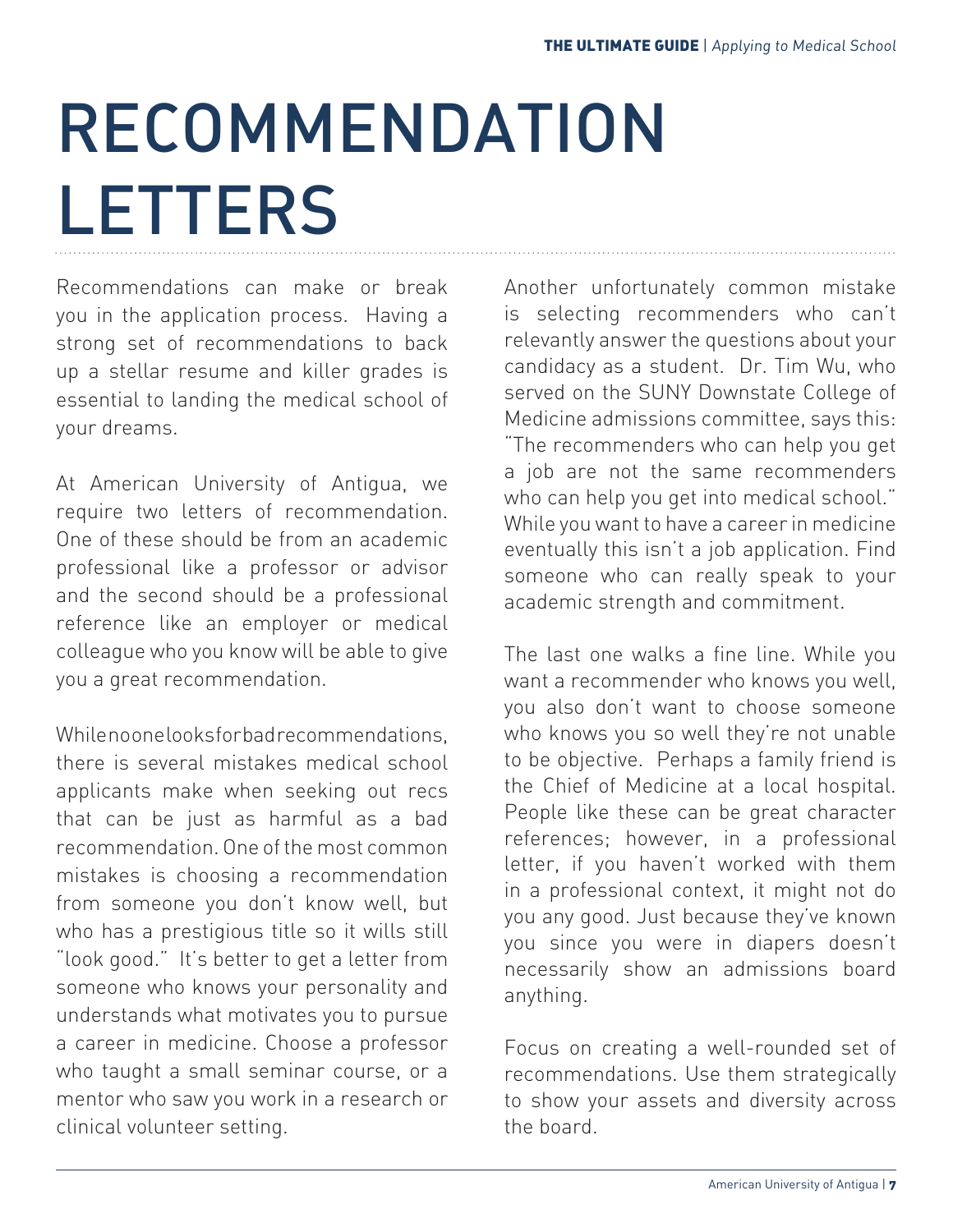## APPLICATION ESSAYS

You might have dominated math and science courses, but composing a wellwritten personal statement could be the most challenging part of the med school application process. If writing isn't your strong suit, think about it as a formula.

#### Here are a few simple tips to make your essay stand out:

1 Make it unique. That may seem easier said than done, but your essay will be one of thousands. Don't use clichés. While "I want to be a doctor because I like helping people" might be true for you, it brings nothing to the table about who you are and what makes you unique. Instead, find ways to show your desire to help others through anecdotes, whether it's describing a philanthropic event you attended or a community project you've worked on.

Don't ignore your weakness-<br>es, address them. While you<br>don't want to elaborate them es, address them. While you don't want to elaborate them in great detail, confront them head on and spin them into positives. For example, you received poor grades your first quarter, explain what you did to become a better student. If you ignore these deficiencies, admissions officers will dwell on why you did and it could adversely affect your chances of earning an acceptance letter.

Bon't be afraid to change up your sentence structure. Good writing feels<br>atural, nothing should be forced. By using good transitions, you will<br>progress your argument organically. The best writing uses varieties natural, nothing should be forced. By using good transitions, you will progress your argument organically. The best writing uses varieties of sentence length and style throughout the paragraphs. See this paragraph for example. There are numerous ways to create a diverse sentence: using a colon, a semicolon, or a comma can do wonders to a basic paragraph. To find out how your essay flows, read it aloud.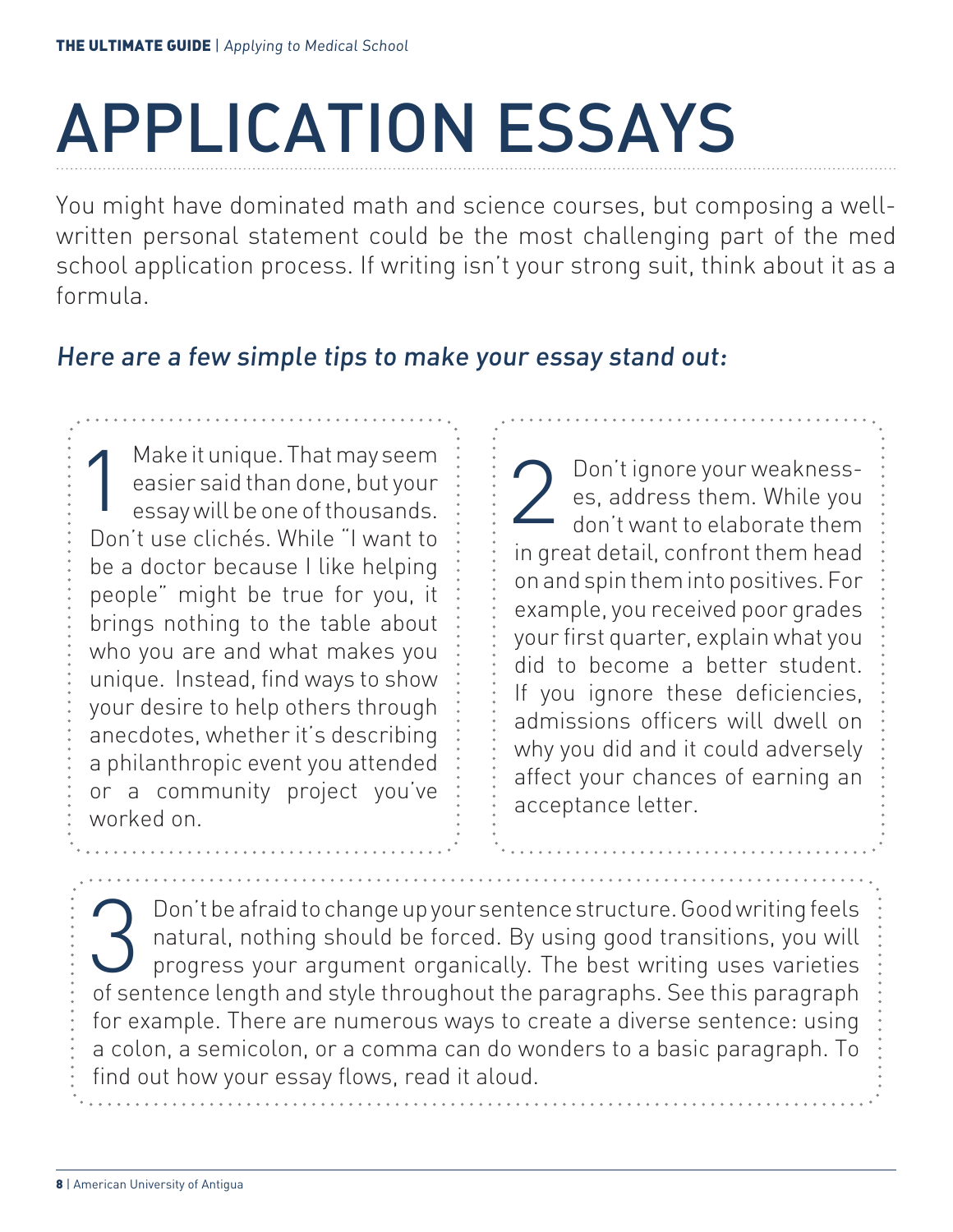Have others read it. After<br>proofreading your work for<br>hours, you're bound to lose proofreading your work for hours, you're bound to lose perspective. Ask your friends, family, and peers to help you evaluate your work and make sure you're staying on track. Ask your proofreaders the following: does the essay have a central theme, are there any clichés, is it repetitious, and what about the essay is memorable. Don't feel limited by these questions. Look at your work and see if there are any problems you're having a difficulty overcoming.

Most importantly: revise,<br>revise, and revise some<br>more. No one creates a revise, and revise some more. No one creates a perfect first draft. The key to creating a great essay is to polish the writing until it shines. That means reading it over, making corrections, having a peer edit it, and repeat. Sending in a rough first draft will show. EssayEdge.com offers free help throughout your entire essay writing process and can provide step-by-step guides if you need extra support.

At AUA, we require a personal statement from all applicants. If you've followed all of the steps above, it shouldn't be too daunting! While you write, ask yourself this: why do you want to become a physician?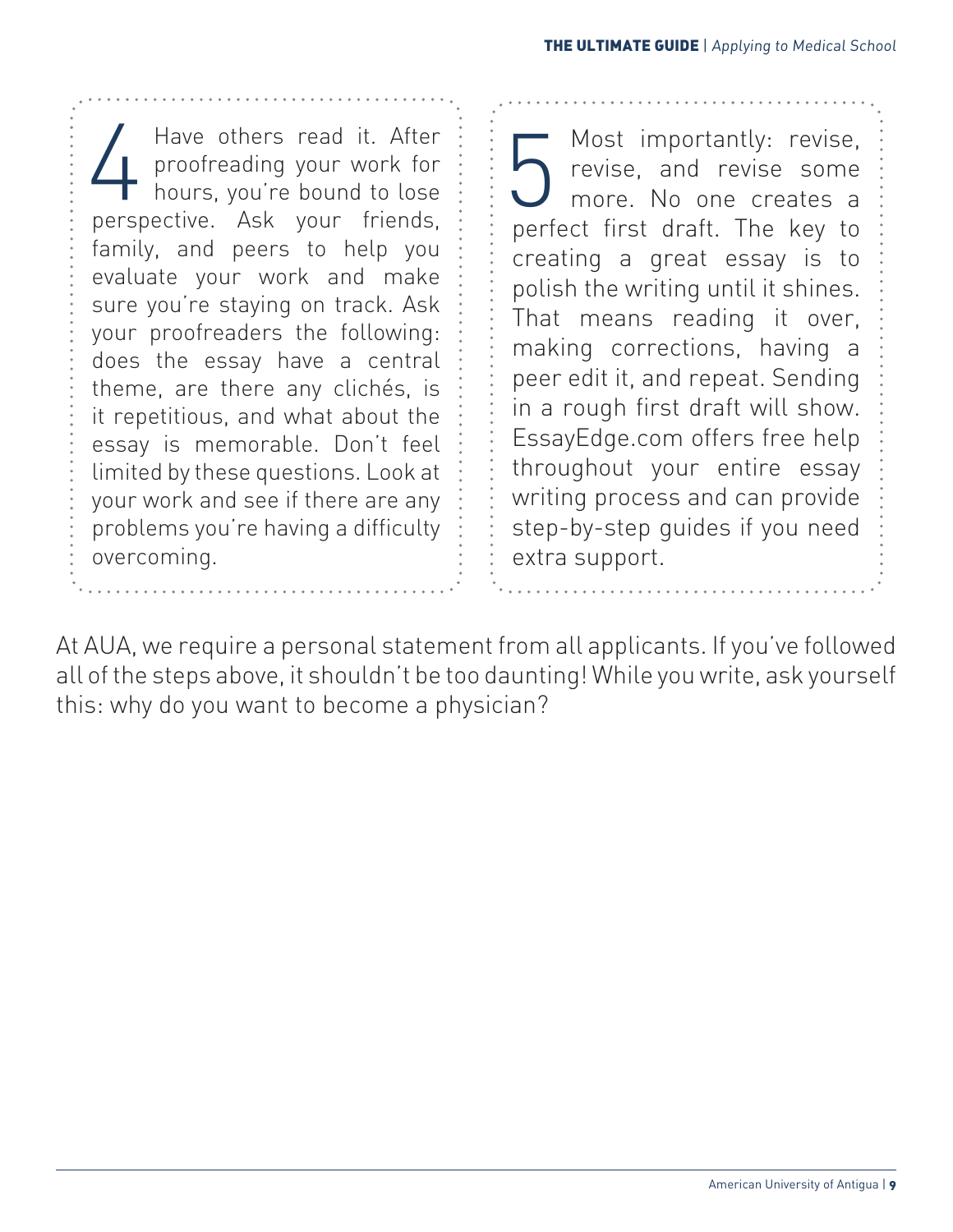## ACING YOUR INTERVIEW

It should be obvious but an interview at a medical school is just like interviewing for a job. You have to impress your interviewer enough for them to recommend you to be accepted. As opposed to U.S. medical schools, American University of Antigua does not have a limited number of spaces available. However, it does base its admissions decisions heavily on how an applicant conducts himself or herself during and after the interview.

#### Here are some tips to help you when you interview:

#### • DRESS PROFESSIONALLY

In life, you make only one first impression. Before you say hello, the interviewer will already size you up based on what you're wearing. You may look good in a t-shirt and shorts but professional dress will make you look better to your interviewer. Dress business professional (i.e. suit and tie for men). It shows to the interviewer that you're willing to take medical school seriously. Also, make sure that whatever you are wearing has been cleaned. Wearing something riddled with stains and wrinkles makes it look like you don't care.

#### • SHOW UP ON TIME

As Woody Allen once stated, 90% of life is showing up. This may seem relatively simple but it's important. Plan so you'll be able to show up ready and on time. Use Google Maps to give you an approximate time frame between leaving your front door and entering the school's offices. There may be factors that make you late that you cannot prevent such as traffic or a last-minute emergency. In case that happens, make sure to call or email your interviewer ahead of time to inform them you will be late. Most of the time, they will try to accommodate you.

#### • SELL YOURSELF

You have to prove beyond a shadow of a doubt that, with the proper training, you can be an exceptional, compassionate physician. You should